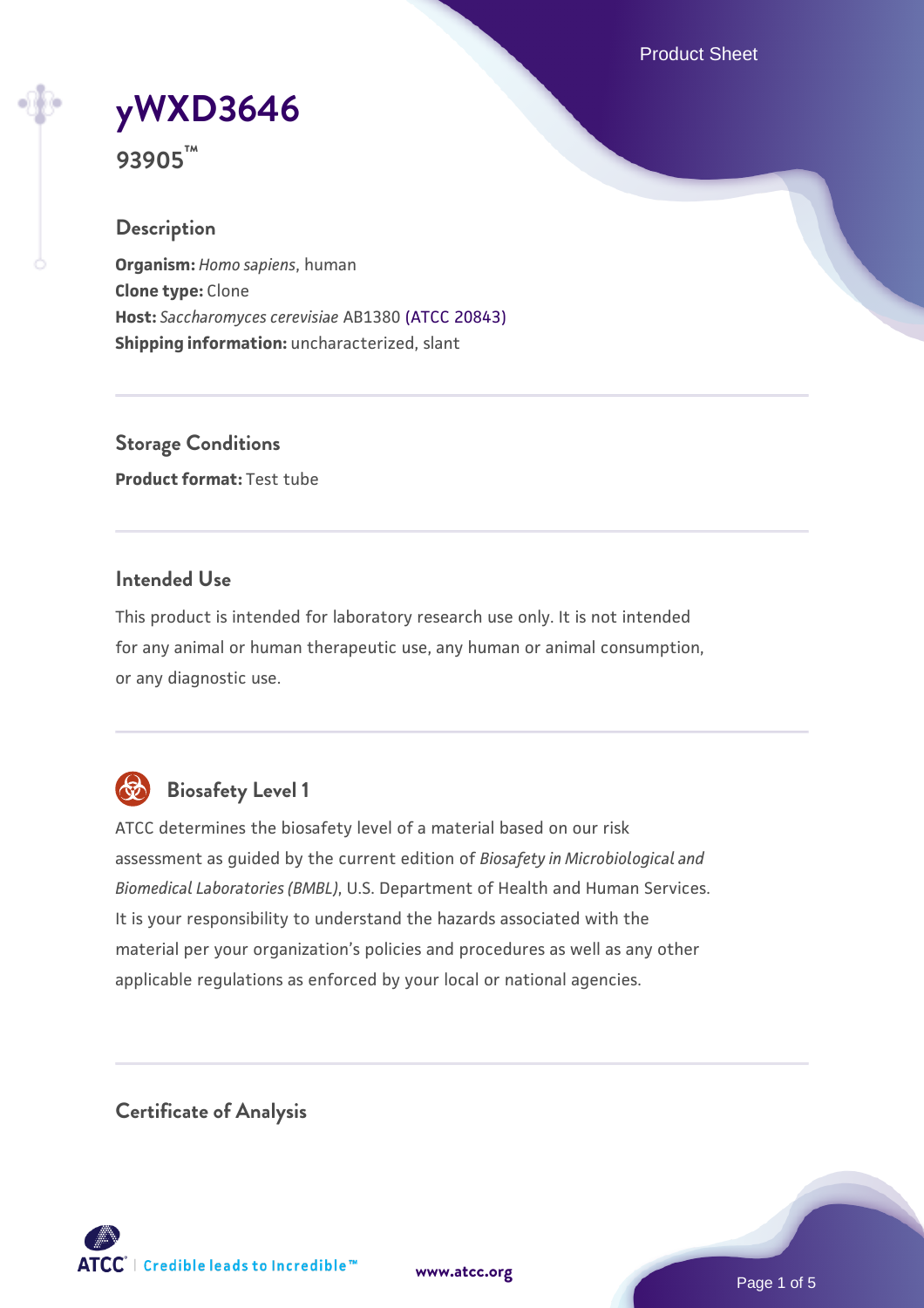### **[yWXD3646](https://www.atcc.org/products/93905)** Product Sheet **93905**

For batch-specific test results, refer to the applicable certificate of analysis that can be found at www.atcc.org.

## **Insert Information**

**Type of DNA:** genomic **Genome:** Homo sapiens **Chromosome:** X X pter-q27.3 **Gene name:** DNA Segment, single copy **Gene product:** DNA Segment, single copy [DXS5165] **Gene symbol:** DXS5165 **Contains complete coding sequence:** Unknown **Insert end:** EcoRI

## **Vector Information**

**Construct size (kb):** 55.0 **Intact vector size:** 11.454 **Vector name:** pYAC4 **Type of vector:** YAC **Host range:** *Saccharomyces cerevisiae*; *Escherichia coli* **Vector information:** other: telomere, 3548-4235 other: telomere, 6012-6699 Cross references: DNA Seq. Acc.: U01086 **Cloning sites:** EcoRI **Markers:** SUP4; HIS3; ampR; URA3; TRP1 **Replicon:** pMB1, 7186-7186; ARS1, 9632-10376

# **Growth Conditions**

**Medium:** 



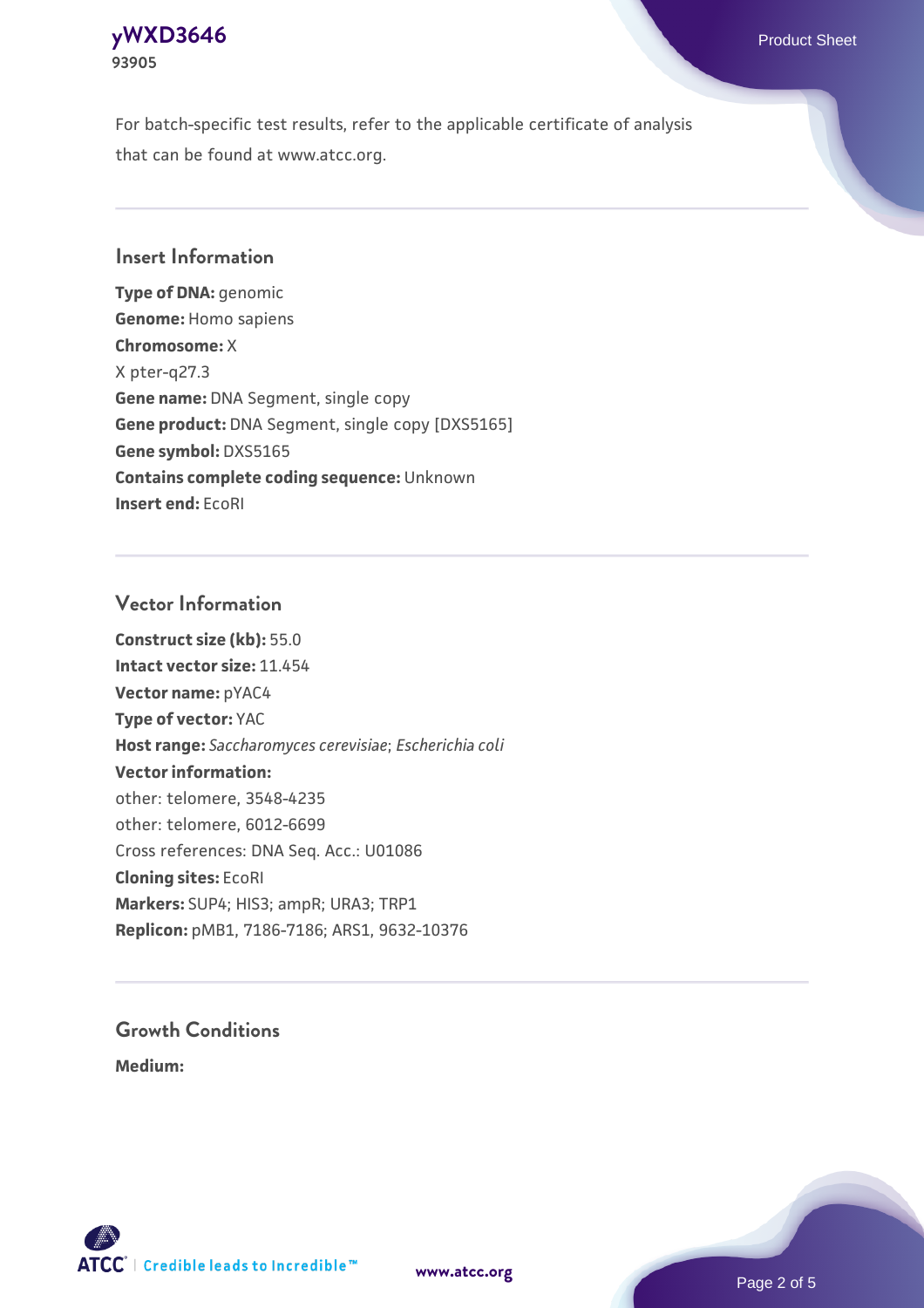#### **[yWXD3646](https://www.atcc.org/products/93905)** Product Sheet **93905**

[ATCC Medium 1245: YEPD](https://www.atcc.org/-/media/product-assets/documents/microbial-media-formulations/1/2/4/5/atcc-medium-1245.pdf?rev=705ca55d1b6f490a808a965d5c072196) **Temperature:** 30°C

#### **Notes**

More information may be available from ATCC (http://www.atcc.org or 703- 365-2620).

# **Material Citation**

If use of this material results in a scientific publication, please cite the material in the following manner: yWXD3646 (ATCC 93905)

# **References**

References and other information relating to this material are available at www.atcc.org.

# **Warranty**

The product is provided 'AS IS' and the viability of ATCC® products is warranted for 30 days from the date of shipment, provided that the customer has stored and handled the product according to the information included on the product information sheet, website, and Certificate of Analysis. For living cultures, ATCC lists the media formulation and reagents that have been found to be effective for the product. While other unspecified media and reagents may also produce satisfactory results, a change in the ATCC and/or depositor-recommended protocols may affect the recovery, growth, and/or function of the product. If an alternative medium formulation or reagent is used, the ATCC warranty for viability is no longer



**[www.atcc.org](http://www.atcc.org)**

Page 3 of 5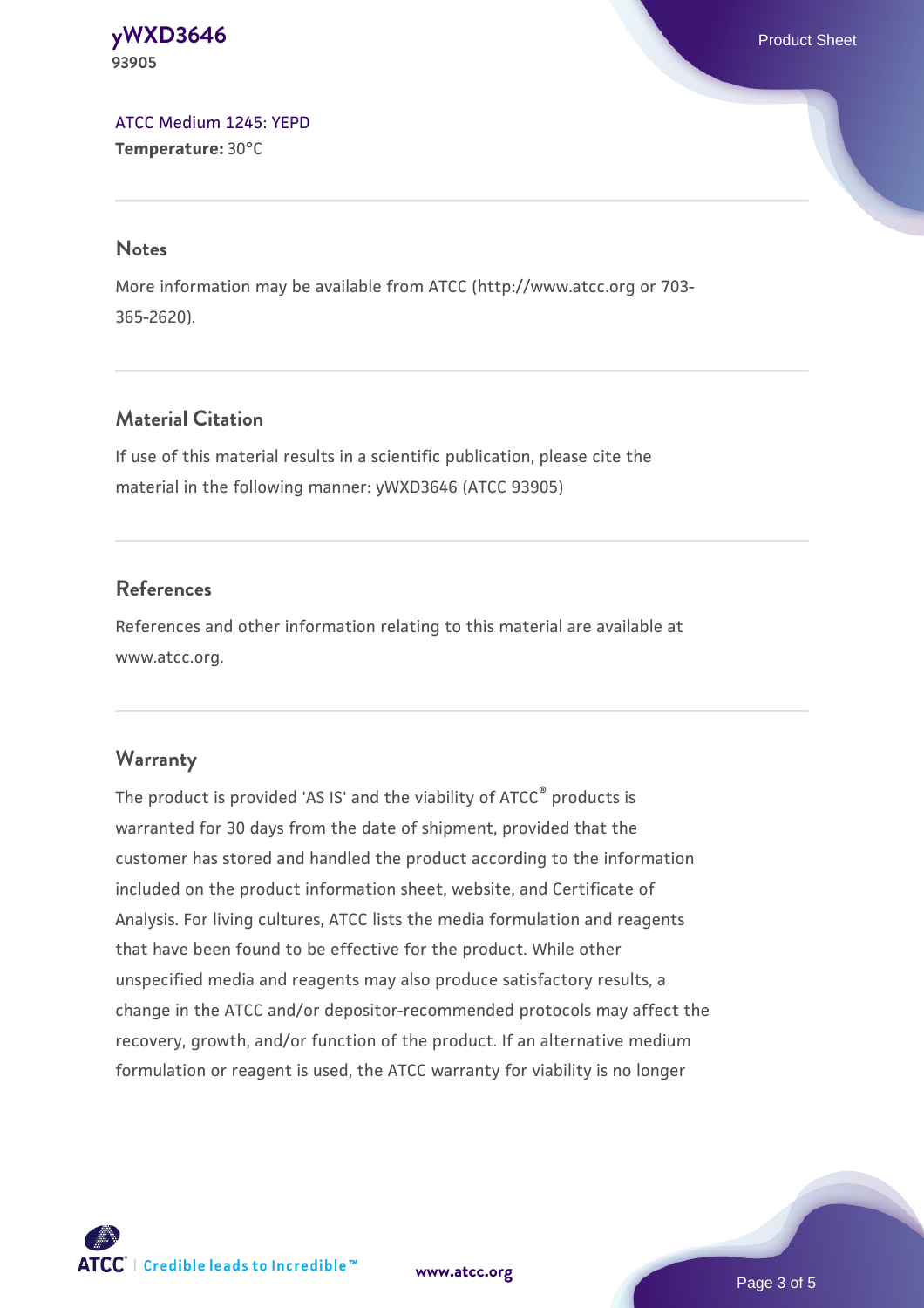**[yWXD3646](https://www.atcc.org/products/93905)** Product Sheet **93905**

valid. Except as expressly set forth herein, no other warranties of any kind are provided, express or implied, including, but not limited to, any implied warranties of merchantability, fitness for a particular purpose, manufacture according to cGMP standards, typicality, safety, accuracy, and/or noninfringement.

#### **Disclaimers**

This product is intended for laboratory research use only. It is not intended for any animal or human therapeutic use, any human or animal consumption, or any diagnostic use. Any proposed commercial use is prohibited without a license from ATCC.

While ATCC uses reasonable efforts to include accurate and up-to-date information on this product sheet, ATCC makes no warranties or representations as to its accuracy. Citations from scientific literature and patents are provided for informational purposes only. ATCC does not warrant that such information has been confirmed to be accurate or complete and the customer bears the sole responsibility of confirming the accuracy and completeness of any such information.

This product is sent on the condition that the customer is responsible for and assumes all risk and responsibility in connection with the receipt, handling, storage, disposal, and use of the ATCC product including without limitation taking all appropriate safety and handling precautions to minimize health or environmental risk. As a condition of receiving the material, the customer agrees that any activity undertaken with the ATCC product and any progeny or modifications will be conducted in compliance with all applicable laws, regulations, and guidelines. This product is provided 'AS IS' with no representations or warranties whatsoever except as expressly set forth herein and in no event shall ATCC, its parents, subsidiaries, directors, officers, agents, employees, assigns, successors, and affiliates be liable for indirect, special, incidental, or consequential damages of any kind in connection with or arising out of the customer's use of the product. While reasonable effort is made to ensure authenticity and reliability of materials on deposit, ATCC is not liable for damages arising from the misidentification or



**[www.atcc.org](http://www.atcc.org)**

Page 4 of 5